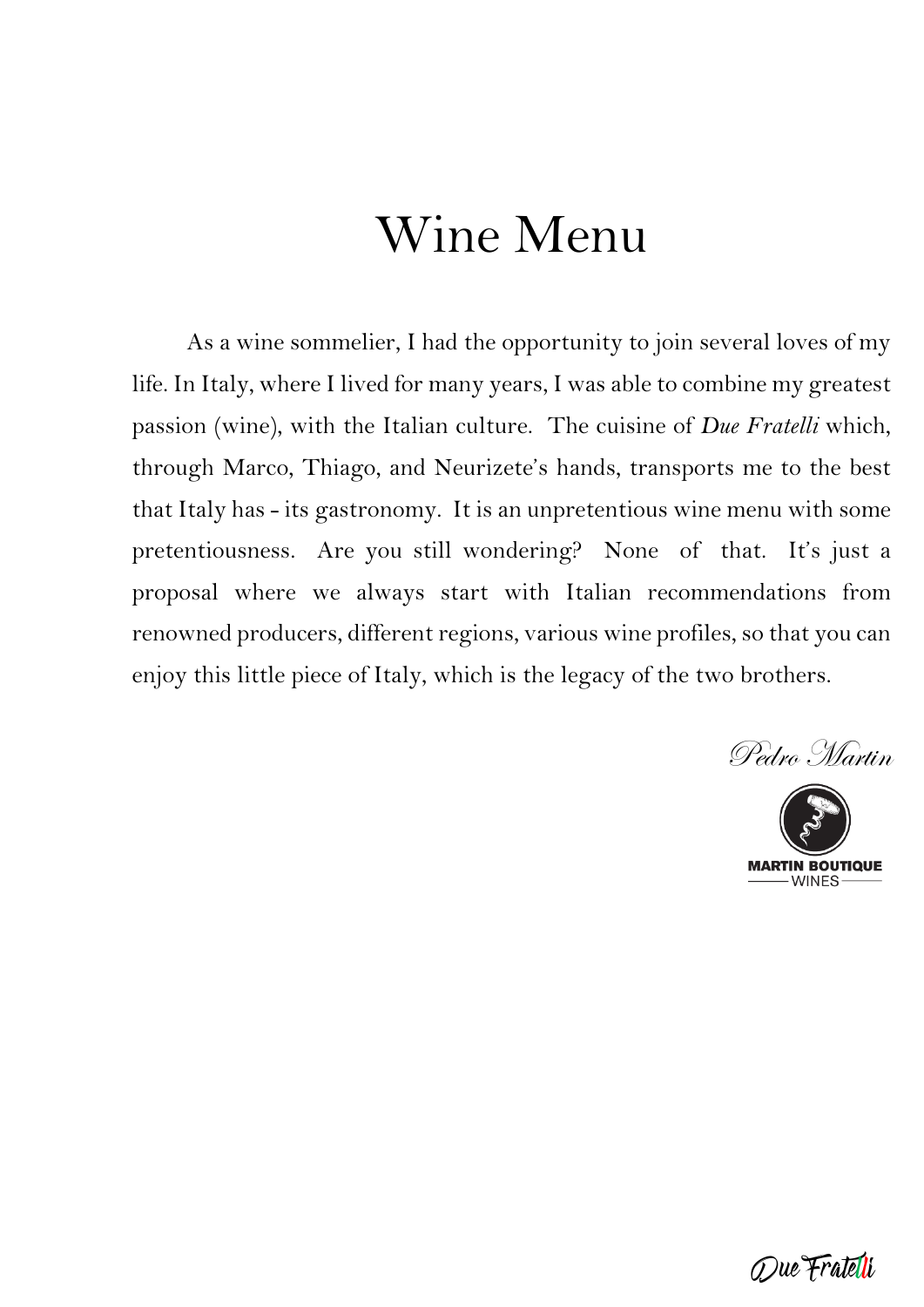### *Sparkling Wines*

*These sparkling wines offer a maximum of freshness, stoniness and bubbly. Ready to enjoy with our richest to the purest dishes.*

| Friuli – <i>Prosecco Albino Armani D.O.C</i> - Glera<br>Emilia-Romagna IT - <i>Emilia Rosato Ottocentorosa</i> - Lambrusco | 19.00<br>17.00 |
|----------------------------------------------------------------------------------------------------------------------------|----------------|
|                                                                                                                            |                |

### *Whites, Fresh and Minerals*

*They are versatile, aromatic, and sometimes similar in acidity and freshness. One can savor it combined with lighter dishes.*

| Piedmonte IT – <i>Langhe Favorita 2019</i> - Favorita (Vermentino)             | 22.00 |
|--------------------------------------------------------------------------------|-------|
| Piedmonte IT -- <i>Lhange, Sauvignon Basaricó 2020</i> - Sauvignon Blanc       | 33.00 |
| Puglia/Castel del Tormaresca IT- <i>Pietrabianca 2019</i> - Chardonnay         | 39.00 |
| Vinhos Verdes - <i>Muros Antigos Anselmo Mendes -</i> Alvarinho                | 21.00 |
| Vinhos Verdes – <i>Conde Villar 2019 -</i> Alvarinho                           | 15.00 |
| Bairrada – <i>Bone Dry White Wine 2019</i> - Arinto, Bical, Maria Gomes        | 18.00 |
| Dão – <i>Vinha Santa Maria Granítico 2019</i> - Encruzado                      | 21.00 |
| Península de Setúbal – <i>Catarina 2019</i> – Arinto, Chardonnay, Fernão Pires | 13.00 |

# *Intricate White Wines*

*They are generally considered to be bolder and strong, demonstrating what it is to grow old in beauty. Perfectly to be enjoyed with more complex and strong dishes.*

| Vinhos Verdes - Casa Grande Sant'Ana 2017 - Loureiro                              | 25.00 |
|-----------------------------------------------------------------------------------|-------|
| Douro - 2160 Onde Tudo Nasce 2019 - Malvasia Fina, Gouveio, Viosinho, Síria       | 14.00 |
| Douro - <i>Quinta das Herédias 2019</i> - Viosinho, Rabigato, Gouveio, Arinto     | 20.00 |
| Palmela - <i>Piloto Collection 2019</i> – Moscatel Roxo                           | 16.00 |
| Beira Interior - 70/30 Pedro Martin 2019 - Arinto, Síria, Fonte Cal, Fernão Pires | 25.00 |
| Dão - <i>Passarela O Oenólogo</i> - Encruzado                                     | 28.00 |

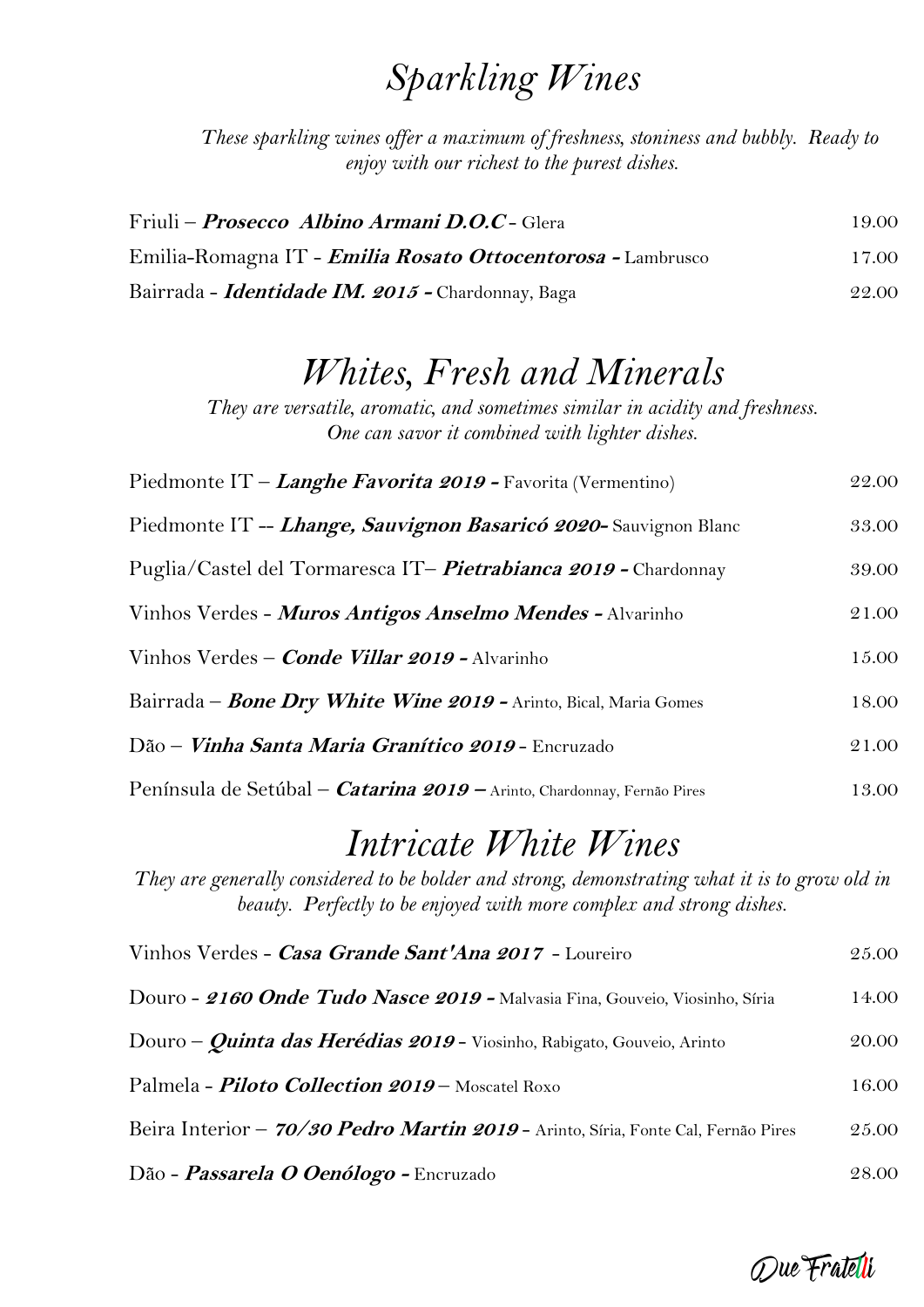#### *Rose Wines*

*These wines are pleasant for their freshness, lively fruit and little extraction. Ideal for most of our starter and appetizer dishes.*

| Dão – <i>Cabriz Colheita Seleção 2020</i> – Touriga Nacional, Alfrocheiro | 15.00  |
|---------------------------------------------------------------------------|--------|
| Alentejo – <i>Rocim Mariana</i> – Touriga Nacional, Aragonez              | 14.00- |

### *Fresh Red Wines and Minerals*

*These red wines live on the primary aromas of the fruit - fresh, sweet minerals. They go well with our lighter menu proposals.*

| Piedmonte IT - Abrigo Giovanni, Nebbiolo d'Alba 2020 - Nebbiolo                                                                                                      | 23.00 |
|----------------------------------------------------------------------------------------------------------------------------------------------------------------------|-------|
| Piedmonte IT - Marco e Vittorio Adriano, Dolcetto d'Alba 2020 - Dolcetto                                                                                             | 21.00 |
| Puglia/Castel del Monte IT - Torcicoda 2018 - Primitivo                                                                                                              | 32.00 |
| Puglia IT - Trentangeli Castel del Monte, 2016 – Anglianco, Cabernet e Syrah                                                                                         | 35.00 |
| Veneto IT - <i>Vivaldi, Valpolicella 2018</i> - Corvina, Corvinone, Rondinella                                                                                       | 26.00 |
| Abruzzo IT - Terre Degli Eremi Montepulciano d'Abruzzo - Montepulciano                                                                                               | 14.00 |
| Oregon USA - <i>Domaine Loubejac, Willamette Valley 2019</i> - Pinot Noir                                                                                            | 98.00 |
| Douro - 2160 Onde Tudo Nasce 2017 - T. Franca, T. Nacional, Tinta Roriz, Barroca                                                                                     | 14.00 |
| Dão - <i>Envelope, Carlos Lucas, 2015</i> - T. Nacional, Alfrocheiro, Tinta Roriz, Tinto Cão                                                                         | 60.00 |
| Dão - Vinha de Santa Maria Reserva 2018 - T. Nacional, Alfrocheiro, Tinta Roriz                                                                                      | 19.00 |
| Dão - Passarela O Oenólogo Vinhas Velhas 2018 - 24 castas autóctones (Baga,<br>Touriga Nacional, Alvarelhão, Tinta Pinheira, Jaen, Alfrocheiro, Tinta Carvalha, etc) |       |
| Dão - Passarela Abanico Reserva 2017 - Touriga Nacional, Alfrocheiro e Jaen                                                                                          | 19.00 |
| Bairrada - <i>Bone Dry Red Wine 2017</i> - Syrah, Baga, T. Nacional, Cabernet Sauvignon                                                                              | 18.00 |
| Setúbal – Louco 2018 Antonio Saramago Filho - Castelão, Alicante Bouschet, Syrah                                                                                     | 14.00 |
| Alentejo - <i>Rocim Amphora 2019 -</i> Moreto, Tinta Grossa, Trincadeira, Aragonez                                                                                   | 30.00 |
| Beira Interior - 70/30 Pedro Martin 2018 - Rufete, Touriga Nacional, Jaen, T Franca<br>e Tinta Roriz                                                                 | 25.00 |
|                                                                                                                                                                      |       |

Douro Superior – **Terrincha <sup>2019</sup>** – Tinta Roriz, Touriga Nacional e Touriga Franca 16.00

Que Fratelli